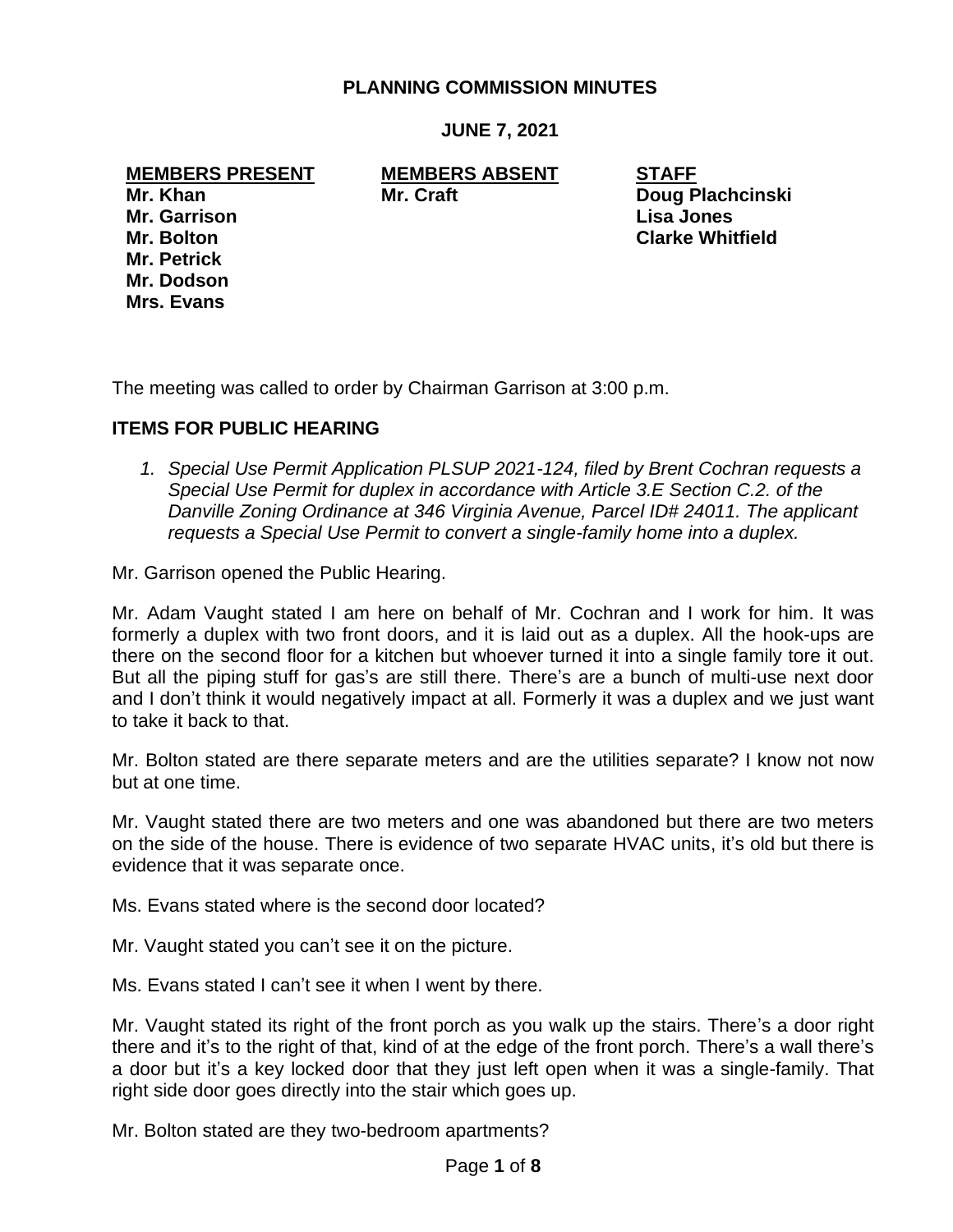Mr. Vaught stated so downstairs it is two-bedroom and upstairs it is laid out a little weird, but it was a one-bedroom. There is a huge room up there and there is evidence that they took out a wall right there in the ceiling. You can see there was a wall dividing up that big room and I think potentially it was a two-bedroom when it was a duplex.

Ms. Evans stated do you have any idea when it was a duplex?

Mr. Vaught stated I do not. I think based on the evidence of the wall being torn out and the meter, it wasn't a long time ago, but I would say probably within 20 years it had been converted.

Mr. Ryan Busby stated I live at 331 Virginia Avenue right around the corner. It really is just a question and not necessarily me opposed but as someone who lives catty cornered from that property, I am a little concerned about the parking and public access to this. The driveway that goes down through to the back doesn't have additional parking for the additional units. The area directly in front of the home is already problematic because it has two apartment complexes right next to it. Then you have all the trash cans that are right there on the corner. So, access to adequate parking is a concern for those of us who make that loop every day. I'm also concerned that there's not adequate access then for emergency vehicles to come in if there is a problem. How is the firetruck going to get down there and get to that house? How are ambulances going to get to that part of the property? It is a concern as well because some of our neighbors do use medical services as it is and there is a tight fit for the smaller make and model vans. If they're planning on making a quality parking improvement, I think that it might be able to be something that functions well. If there's no plans for parking, I'm not trying to be overly critical, but I'm just really concerned that I can't drive down my street properly. I don't know if I can make a good turn because of all the complications that are wedged into where that L shape is on the street.

Mr. Garrison stated I think several of us have driven down there also. It is not lost on us. At least it's not lost on me. I don't speak for the rest of the commissioners. Any other commissioners have any questions, comments? Can you tell us whether you plan on putting parking in the back?

Mr. Vaught stated currently it is how he described it and it has a long driveway to a garage in the back. It is already tight, and it would be tough to get in there and put additional parking. My opinion is that all those apartments at the end of the street have their garbage cans in front of that property. If there would be a discussion with that owner because it is a fine parking spot. If something could be worked out with the location of those trash cans, then I think that would add additional parking for that spot. That is one of the reasons that we have talked about not taking one of those units to a two-bedroom unit because it would cut down on how many parking spaces would be needed, then possibly talking with the neighboring owner whoever owns that apartment complex, of maybe putting parking spots in there because there is a lot of space in there. If you go directly right on the side of the house there is a lot of open asphalt back, there. I think something could be worked out with them if it does become a problem where it needs to be addressed.

Mr. Garrison closed the Public Hearing.

Mr. Bolton stated I may or may not have read this right but in our new parking study and recommendations did I see where we were no longer going to let people share. He mentioned that he might want to share the parking lot with the apartments. Would that still be okay if they come to an agreement?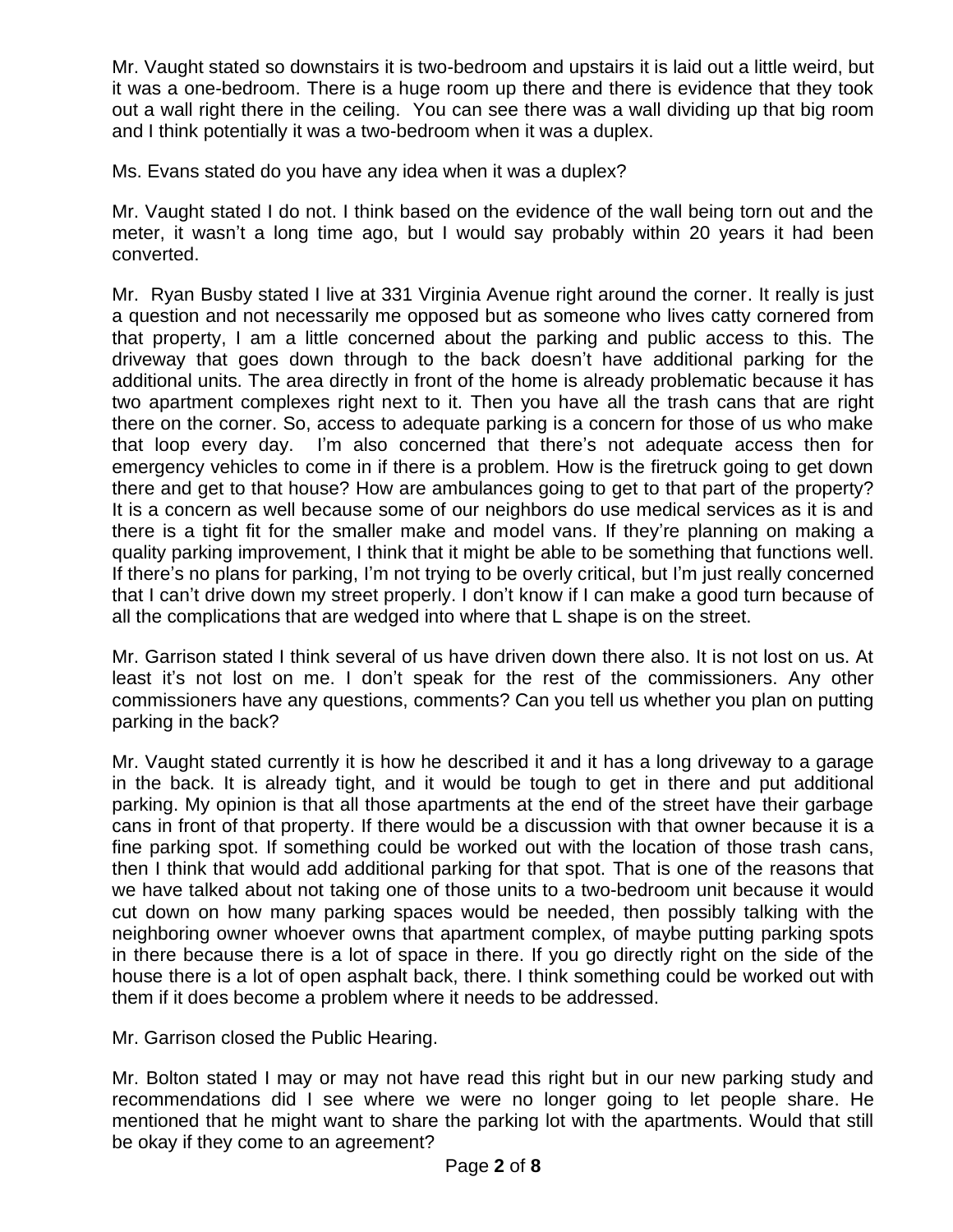Mr. Plachcinski stated yes it would be.

**Mr. Bolton made a motion for recommendation of approval for Special Use Permit Application PLSUP 2021-124 as submitted. Mr. Kahn seconded the motion. The motion was approved by a 5-1 vote.**

*2. Special Use Permit Application PLSUP 2021-125, filed by Shirley Hightower requests a Special Use Permit for a family day care home in accordance with Article 3.E Section C.24. of the Danville Zoning Ordinance at 259 Guilford Street, Parcel ID# 51026. The applicant requests a Special Use Permit for a family day care home.*

Mr. Garrison opened the Public Hearing.

Mr. Garrison closed the Public Hearing.

Mr. Plachcinski stated I had communicated with Ms. Hightower that she should be at the hearing through email.

Mr. Garrison stated I know there were several members that had questions last month and she wasn't here.

Mr. Plachcinski stated please postpone again.

Mr. Garrison stated that is going to put us in a position where we are running close to our ninety days from when it was first presented to us.

Mr. Whitfield stated traditionally Mr. Chairman an actual motion to postpone to an indefinite time with an affirmative vote is considered an action that would solve or stop the clock.

Mr. Garrison stated I just wanted to make sure.

Mr. Khan stated well I have a problem with that the last time she was absent and was not here. Now she is absent again and she either has no interest in it or something. To be absent twice to a meeting like this suggests to me means she doesn't care or something to that effect.

Ms. Evans stated I agree with Mr. Khan.

# **Mr. Petrick made a motion to deny Special Use Permit Application PLSUP 2021-125 as submitted. Ms. Evans seconded the motion. The motion was denied by a 6-0 vote.**

*3. Rezoning Application PLRZ2021-133, filed by Scott Cheney on behalf of SRE LLC, requests to rezone 1083 Franklin Turnpike, Parcel ID#s 54397 and 53892, from OT-R Old Town Residential to conditional TO-C Transitional Office. The applicant proposes developing a real estate office.*

Mr. Plachcinski stated I would like to add that discussing with the applicant prior to this meeting one of the uses that was still on their proffer list was daycare facilities and we would like that removed. So that will not be part of the proffer list use, with that Planning Commission recommends approval of Rezoning Application PLRZ2021-133 to City Council.

Mr. Garrison opened the Public Hearing.

Mr. Garrison Stated Mr. Cheney do you have anything that you would like to add?

Mr. Cheney stated no.

Mr. Garrison closed the Public Hearing.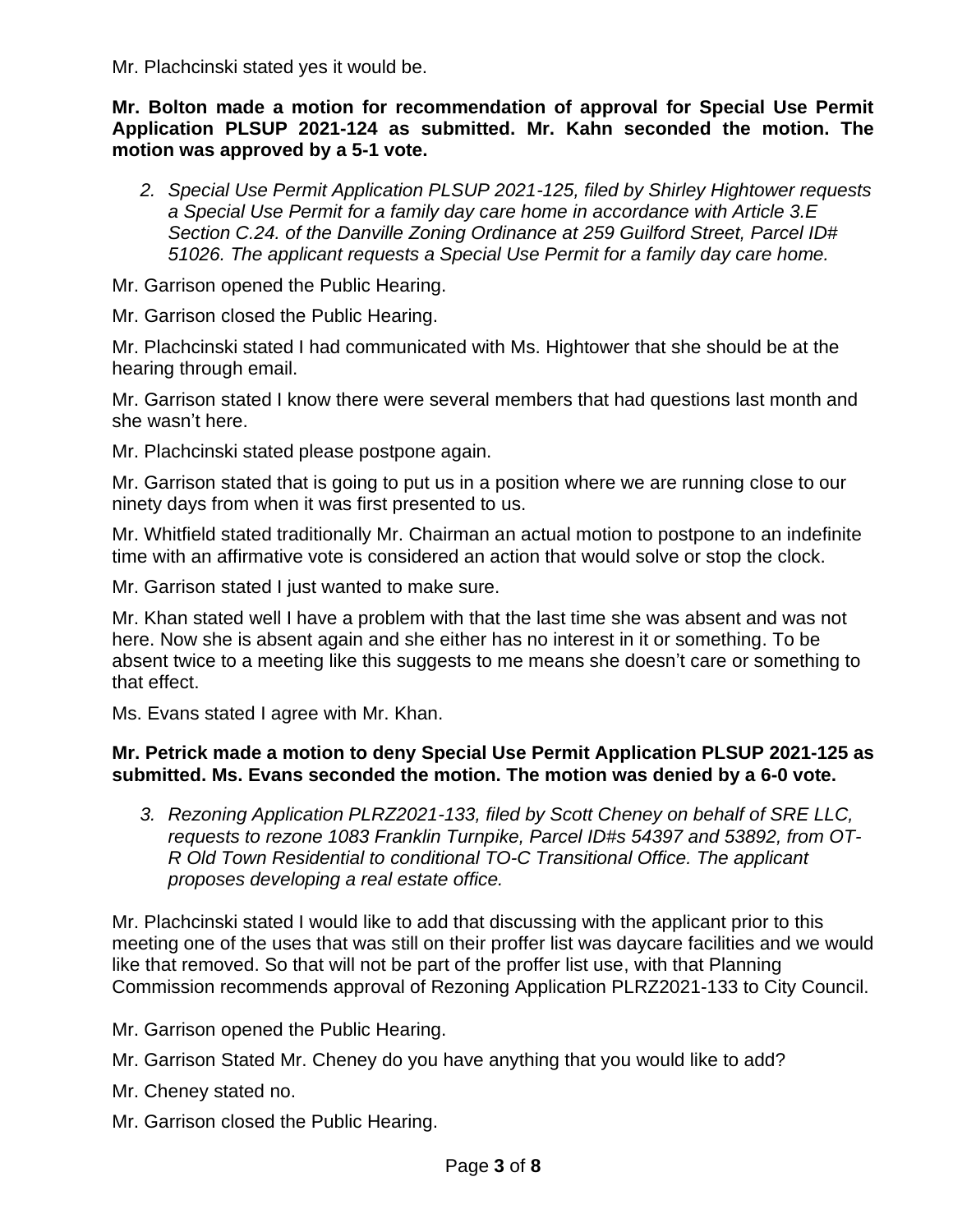### **Mr. Bolton made a made a motion to for recommendation of approval for Rezoning Application PLRZ2021-133 as submitted. Ms. Evans seconded the motion. The motion was approved by a 6-0 vote.**

*4. Rezoning Application PLRZ2021-161, filed by Barbara Smith, requests to rezone 816 West Main Street, Parcel ID#s 57237 and 57238, from OT-R Old Town Residential to HR-C Highway Retail Commercial. The subject property will not change use immediately, it operates as a legally conforming dental office.*

Mr. Garrison opened the Public Hearing.

Ms. Barbara Smith stated, I am a co-owner of this property in question. It is extremely close to the Caesar's Casino and my husband has already going to be discontinuing his dental practice. He is merging with another dentist, so, he is not going to be needing that building. We obviously would like to sell it and have it zoned the same thing as across the street. CVS is zoned highway retail commercial and there is a lot of other commercial in the area obviously. It has been used commercially since 1978.

Mr. Garrison closed the Public Hearing.

Ms. Evans stated isn't there one lone house next to this, a single-family residence?

Mr. Garrison stated yes there is.

Ms. Evans stated that just carves it out or is he still within this district but just a house?

Mr. Plachcinski stated I believe that the house to the left, is zoned highway retail commercial.

**Ms. Evans made a motion to recommend approval of Rezoning Application PLSUP 2021-161 as submitted. Mr. Dodson seconded the motion. The motion was approved by a 6-0 vote.**

*5. Special Use Permit Application PLSUP 2021-168, filed by Wanda Joyner requests a Special Use Permit for a day care center in accordance with Article 3.M Section C.6. of the Danville Zoning Ordinance at 145 Franklin Turnpike, Parcel ID# 52599. The applicant requests a Special Use Permit for a day care center.*

Mr. Garrison opened the Public Hearing.

Ms. Wanda Joyner stated Hello, I have been doing daycare taking care of three to four kids in my house since 2006 of June. Before the pandemic I was the director of a church daycare. Once the pandemic started in March, we closed the daycare down and I have been looking for a place of my own.

Mr. Dodson stated we have a letter from one of the neighbors and she wasn't opposed to it, but she was concerned about the traffic on the road and the safety of the children.

Ms. Joyner stated we plan on putting fencing all the way around sir. It already has a chain in the front and a chain around the side. It already has a parking lot and we plan on fencing it all the way around so the kids will not be able to get into the road.

Mr. Garrison closed the Public Hearing.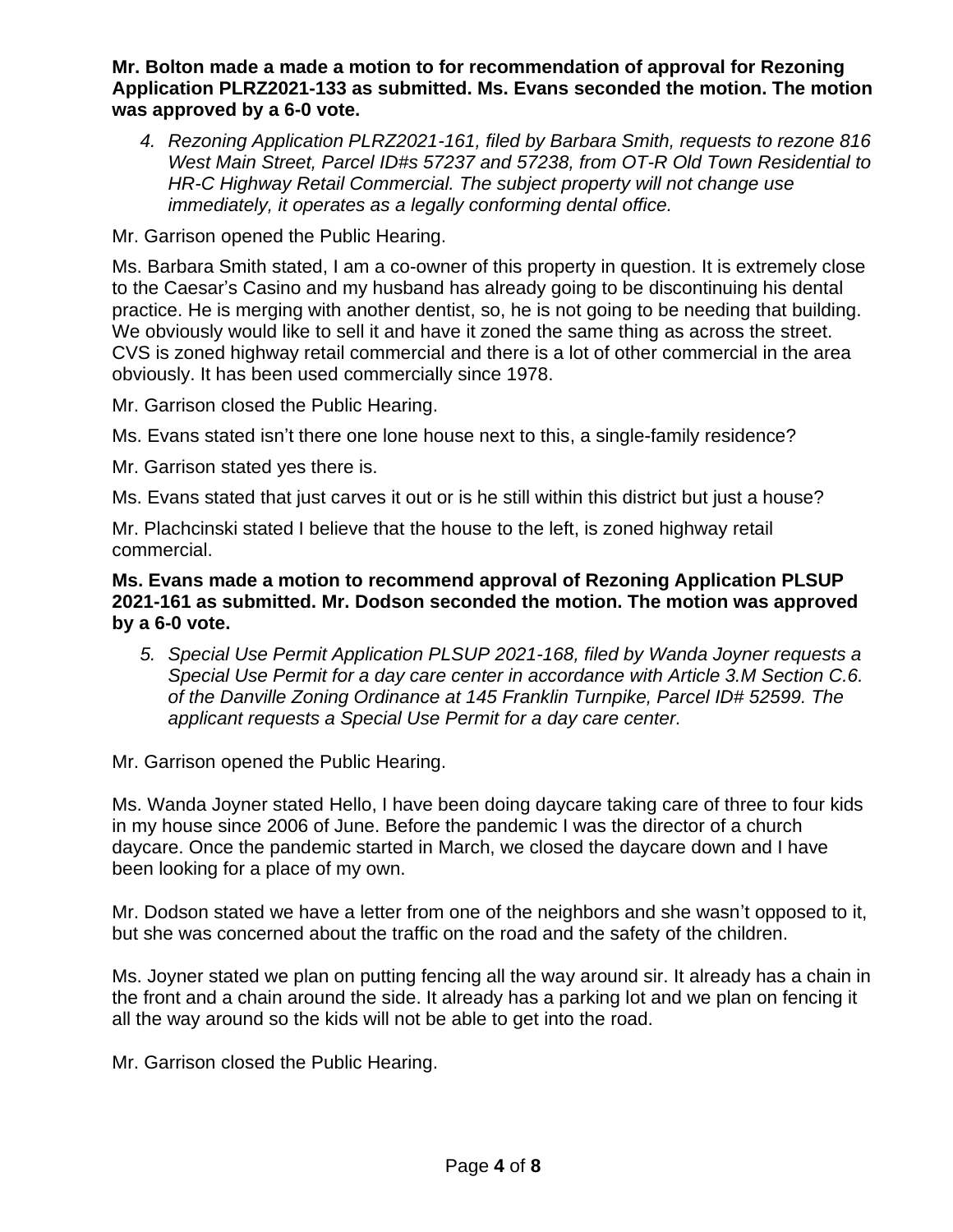**Mr. Bolton made a motion for recommendation of approval for Special Use Permit Application PLSUP 2021-168 as submitted. Mr. Evans seconded the motion. The motion was approved by a 6-0 vote.**

*6. Zoning Ordinance Text Amendment Application PLRZ2021-176, filed by Prime Home 179 Ingram LLC, requests to amend Chapter 41 entitled "Zoning Ordinance" of the Code of the City of Danville, Virginia, 1986 as amended. Specifically, to amend Article 3.M HR-C Highway Retail Commercial to include Contractor's office, shops, and storage yards as a permitted use under new subsection B.33.*

Mr. Plachcinski read the staff report and then stated I had a follow up conversation with the applicants. So, I'm going to amend this recommendation. Initially we recommended the change that contractor's offices and shops should be added in special use permit instead of permitted uses. So, after discussing this recommendation with the applicant, the counter suggestion and I agree with that as long as there's no outdoor storage that a contractor's office and shop may not have any sort of nuisance potential that would need a special use permit . Where if you do have outdoor storage at a contractor's office or shop then it would be more likely that there would be conditions at the Planning Commission could recommend as a prerequisite for approval. So, with that, I'd like the Planning Commission to consider allowing contractors offices and shops without outdoor storage to be permitted uses and with outdoor storage to be special use permitted issues.

Mr. Garrison opened the Public Hearing.

Mr. Garrison stated I believe this applicant is represented my mister Gould.

Stephen Gould said good afternoon, mister chairman and members. I am with Byrnes Gould Law and we do represent the applicant as the director just noted. We had a productive conversation and we believe that we've identified a reasonable compromise that allows for permitted use in a situation like our client has where there is no outdoor storage anticipated and I'm happy to answer any questions that you might have.

Mr. Garrison stated I think that was the biggest concern that I had when I read it was the outdoor storage portion of it because I know there are a lot of HRC places we would not want outdoor storage. So, that change helps with that.

Mr. Garrison closed the Public Hearing.

Ms. Evans stated I have a question about the change. If you change it to that, it is already permitted. What if someone just started storing stuff outside. Who is going to police that?

Mr. Plachcinski stated at that point it would be a zoning violation and the remedy would be to apply for a special use permit and visit the Planning Commission to have a public hearing.

Mr. Whitfield stated and if they didn't, the Planning staff would have the opportunity or the duty to take them to court and to enforce it.

Ms. Evans stated unless you see it by chance and that depends on someone from the public reporting this. Like I have reported many things that I've seen.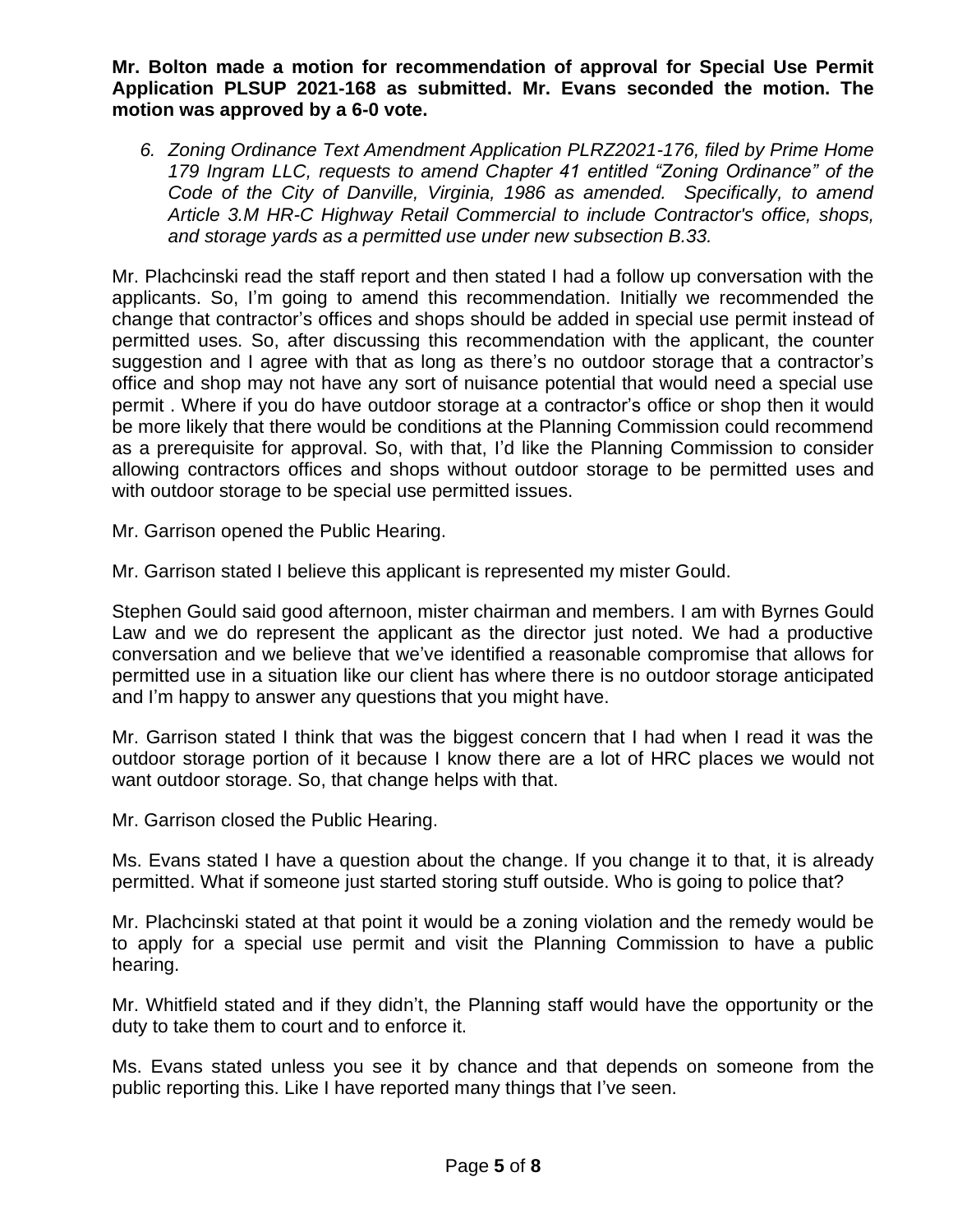Mr. Plachcinski stated there are you always know opportunities to improve the code enforcement at any community that I've ever worked with. So, we do try to balance following up on code enforcement and as the attorney suggested taking people to court when necessary.

Mr. Petrick stated just to be clear the current zoning allows for office space. So, we're saying that without the need for outdoor storage, this comes under that.

Mr. Plachcinski stated what I'm suggesting is without the need for outdoor storage, it would be a permitted use.

Mr. Petrick stated are we considering the amendment as well, or the approval of the text amendment application and are we considering that also?

Mr. Plachcinski stated yes.

Mr. Petrick so we have two?

Mr. Plachcinski stated the text amendment would apply to contractors.

Mr. Petrick stated so we're approving the text amendment and, also approving his application?

Mr. Plachcinski stated no, they would not have outdoor storage with what they're proposing.

Mr. Petrick stated so, it's already permitted.

Mr. Plachcinski stated it would be after ordinance amendment took effect.

Mr. Petrick stated all we are concerned about is the text amendment?

Mr. Plachcinski stated yes, sir.

Mr. Garrison stated if they wanted to have a contractor's office with outdoor storage then they would have to come and get a special use permit?

Mr. Plachcinski stated yes, sir.

Mr. Garrison stated so, this would then be a permitted use with a special use permit for outdoor storage. So, it would read that way in the text?

Mr. Plachcinski stated yes, sir.

**Mr. Petrick made a motion for recommendation of approval for Zoning Ordinance Text Amendment Application PLRZ 2021-176 as submitted. Mr. Dodson seconded the motion. The motion was approved by a 6-0 vote.**

*7. Rezoning Application PLRZ2021-179, filed by Caesar's Virginia LLC, requests to rezone 1100 West Main Street, Parcel ID# 51530, from M-I Industrial Manufacturing District to C-E Casino Entertainment District. The applicant proposes developing a casino and entertainment resort.*

Mr. Garrison opened the Public Hearing.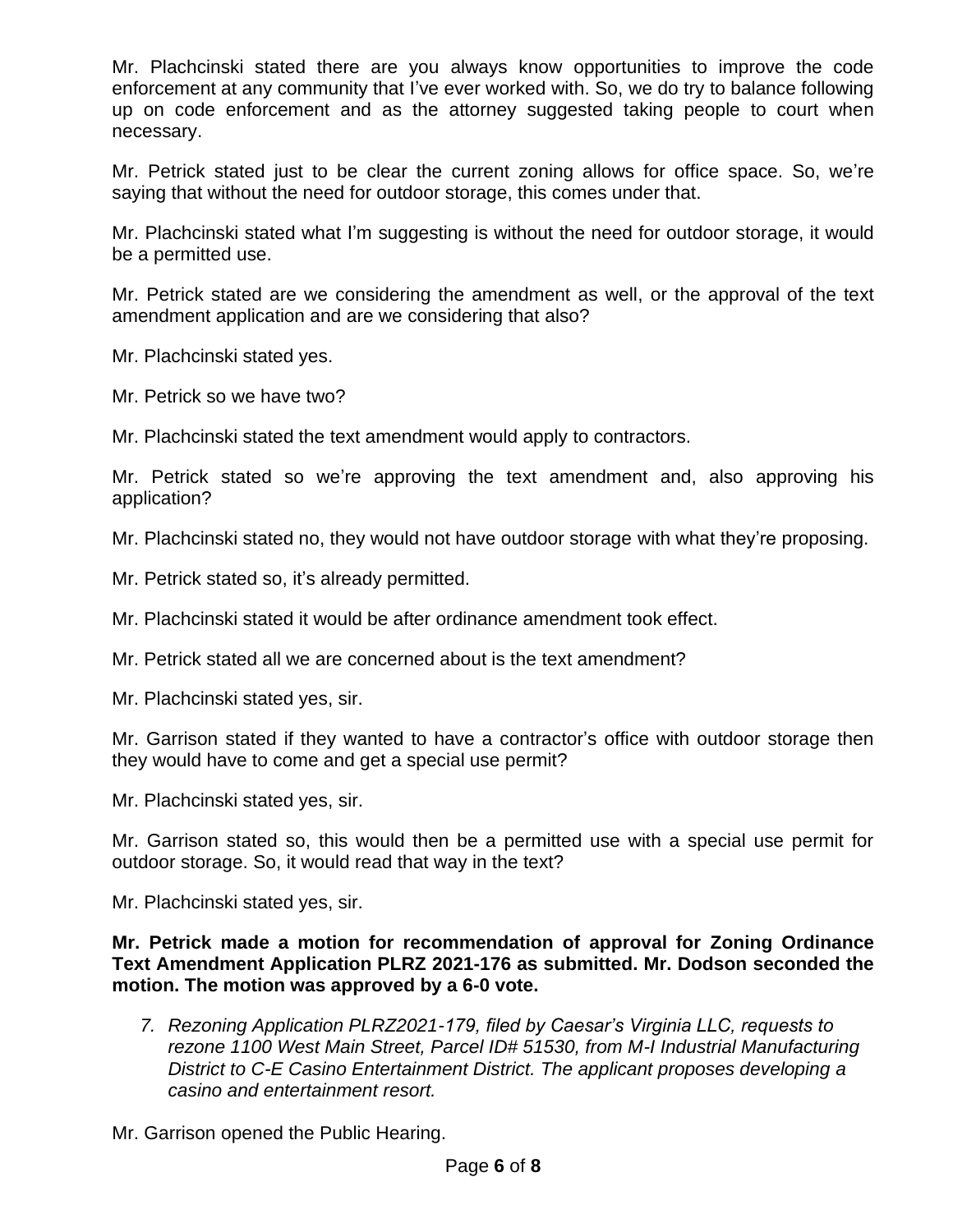Mr. Stephen Gould, I am here to represent Caesar's and it is good to be back. Mr. Gould stated I believe that the proposal speaks for itself. I know that you've considered the zoning district itself recently and you are very familiar with the requirements under that. We believe that the submission here is in line with what the district requires. I'm happy to answer and respond to any question that the public may have.

Mr. Garrison closed the Public Hearing.

# **Mr. Petrick made a motion for recommendation of approval for Rezoning Application PLRZ 2021-179 as submitted. Mr. Khan seconded the motion. The motion was approved by a 6-0 vote.**

8. *Rezoning Application PLRZ2021-187, initiated by the City of Danville Planning Director requests to amend Chapter 41 entitled "Zoning Ordinance" of the Code of the City of Danville, Virginia, 1986 as amended. Specifically, to amend Article 15. Section B. Definitions to include a definition for Cannabis Dispensing Facility and to amend Article 3.J N-C Neighborhood Retail Commercial District to add Cannabis Dispensing Facilities as a permitted use under new subsection B.16.*

Mr. Garrison opened the Public Hearing.

Mr. Garrison closed the Public Hearing.

**Mr. Bolton made a motion for recommendation of approval for Rezoning Application PLRZ 2021-187. Mr. Dodson seconded the motion. The motion was approved by a 6-0 vote.**

IV. NEW BUSINESS

1. Request to review a Final Major Subdivision plat for the dedication of right-of-way at Preston Place.

Mr. Garrison stated this is one that we have approved in the past. This is final approval, right?

Mr. Plachcinski stated yes.

**Mr. Bolton I'll move that we adopt a resolution grant approval of a final subdivision plat as listed. Mr. Petrick seconded the motion. The motion was approved by a 6-0 vote.** 

- V. OLD BUSINESS
	- 1. Parking Requirement Amendments

Mr. Plachcinski stated I reviewed the exiting parking ordinance and I know at the last meeting we had discussed me furnishing a red line copy for a proposed amendments but I took a pretty significant red pen to the ordinance and shrunk it way down. What I'd like to do is touch up this draft ordinance again and present a memo explaining that the changes to an upcoming planning commission work session. Which I'd like to schedule on June 21<sup>st</sup> at 3:00 Pm in the conference room on the  $4<sup>th</sup>$  floor.